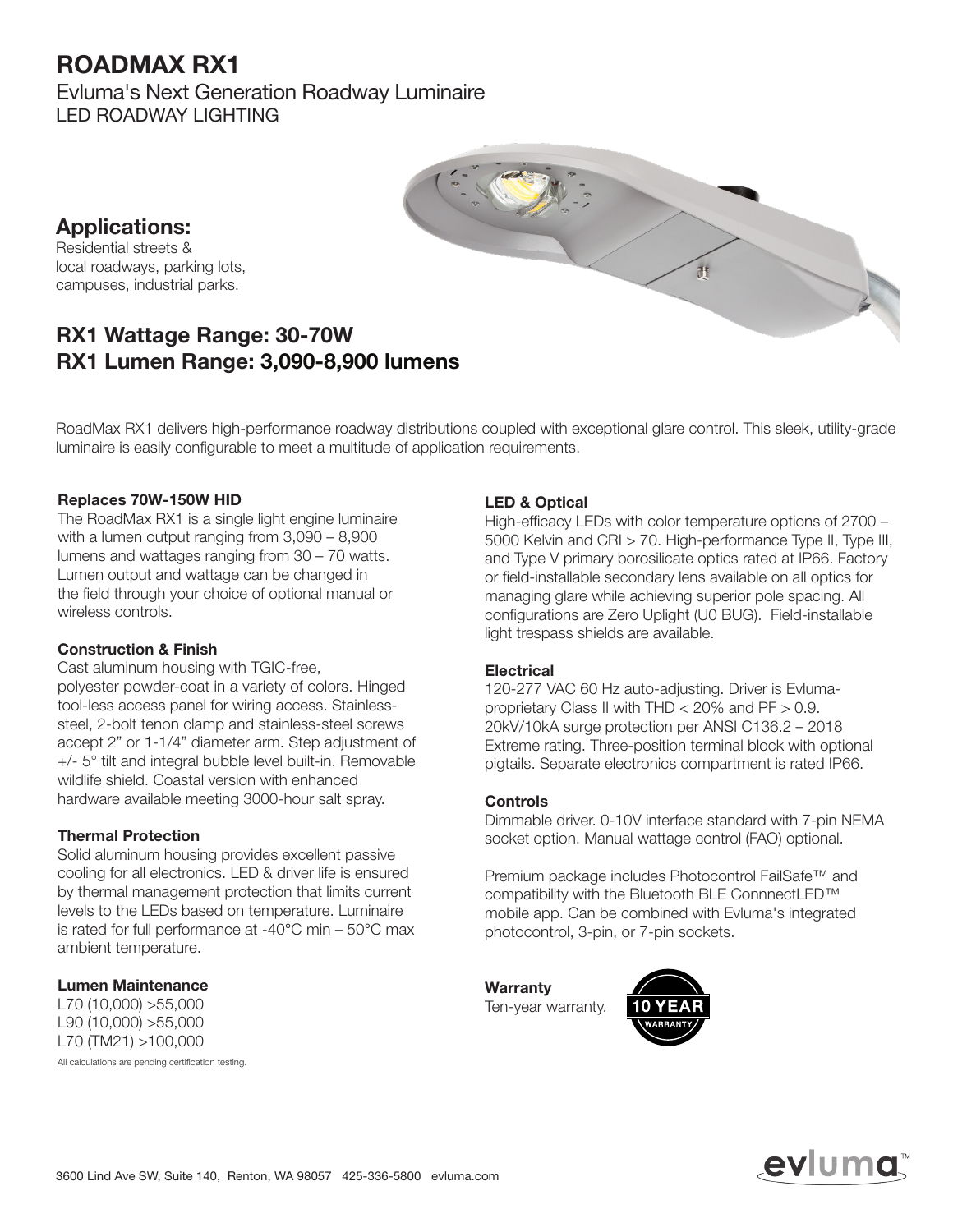# ROADMAX

### PRODUCT CONFIGURATIONS

SAMPLE NUMBER: RX1-050C3T2G0-S3HGL2-A0BN

| <b>FAMILY ID</b>         | <b>WATTS</b>                                                       | CCT (K)                                                  | <b>DISTRIBUTION</b>                                       | <b>LENS</b>                                     | <b>PC / SOCKET / FAILSAFE</b>                                                                                                                                                        |
|--------------------------|--------------------------------------------------------------------|----------------------------------------------------------|-----------------------------------------------------------|-------------------------------------------------|--------------------------------------------------------------------------------------------------------------------------------------------------------------------------------------|
| $RX1 = RoadMax$<br>small | $030 = 30$<br>$040 = 40$<br>$050 = 50$<br>$060 = 60$<br>$070 = 70$ | $C7 = 2700$<br>$C3 = 3000$<br>$C4 = 4000$<br>$C5 = 5000$ | $T2 = type II$<br>$\sqrt{13}$ = type III<br>$T5 = type V$ | $G0 = none$<br>$G1 =$ diffused glare<br>control | $S3 = 3$ pin socket only<br>$S7 = 7$ pin socket only (0-10V)<br>$F3 = S3 \text{ pin} + \text{Failsafe/CLED}$<br>$F7 = S7$ pin + Failsafe/CLED<br>$FP = Integrated P + Failsafe/CLED$ |

| <b>HOUSING</b><br><b>LEADS</b>                                                         |                                                          | <b>FEATURE CODE A</b>                                                    | <b>FEATURE CODE B</b>                           |  |  |
|----------------------------------------------------------------------------------------|----------------------------------------------------------|--------------------------------------------------------------------------|-------------------------------------------------|--|--|
| $HG = standard grav$<br>$HB = standard black$<br>$HZ = standard bronze \quad L1 = 10'$ | $\mathsf{L}0 = \mathsf{none}$<br>$16 = 6'$<br>$12 = 20'$ | A0.<br>$=$ none<br>$AF = FAO$ (field-adjustable<br>wattage selector)*    | B <sub>0</sub><br>$=$ none<br>$BN = NEMA$ label |  |  |
| $ZG = \text{coastal gray}$<br>$=$ coastal black<br>7B.<br>$ZZ = \text{coastal bronze}$ |                                                          | *FP option (P + FailSafe) cannot be<br>combined with the AF option (FAO) |                                                 |  |  |

#### Lenses

The primary glass RX1 lenses are designed to deliver precise, evenly-distributed light with a low veiling luminance for Type II, Type III and Type V distributions.

Choose G1 to add a secondary lens made from a specially formulated LED acrylic for exceptional glare control.

#### Photocontrol **Sockets**

All photocontrol sockets are rotatable. Wireless photocontrol not provided.

#### Dark Sky Friendly

We are proud to offer multiple RX1 models that have received the IDA Dark Sky Seal of Approval. www.darksky.org



Those models offered in 3000K or 2700K are IDA compliant. All RX1 models are U0.

### Integrated

Photocontrol (P) Evluma's integrated photocontrol shortens installation time. This UVresistant, polycarbonate photocontrol meets FM 4473 impact resistance.

### Photocontrol

Failsafe™ (Failsafe) Photocontrol Failsafe eliminates the need to replace failed photocontrols, saving truckrolls. Combine this patented technology with S3, S7 sockets or the P option. Premium packaged with ConnectLED.

#### ConnectLED™ (CLED)

Order the RX1 configured for compatibility with Evluma's ConnectLED app.

ConnectLED uses Bluetooth BLE technology to securely control individual luminaires. ConnectLED is available for Windows laptops, and as an Apple or Android app. Sold separately.

Field Adjustable Wattage Selector (FAO) Manually adjust luminaire wattage and lumen output in the field using the FAO. Seven output levels.

### FAO SETTINGS

| <b>SWITCH</b><br><b>POSTION</b> | <b>INPUT WATTS</b><br><b>MULTIPLIER</b> | <b>DELIVERED LUMENS</b><br><b>MULTIPLIER</b> |  |  |  |
|---------------------------------|-----------------------------------------|----------------------------------------------|--|--|--|
| A                               | 100%                                    | 100%                                         |  |  |  |
| R                               | 88%                                     | 90%                                          |  |  |  |
| C                               | 74%                                     | 78%                                          |  |  |  |
| D                               | 60%                                     | 65%                                          |  |  |  |
| F                               | 46%                                     | 52%                                          |  |  |  |
| F                               | 34%                                     | 40%                                          |  |  |  |
| G                               | 22%                                     | 26%                                          |  |  |  |
|                                 | 22%                                     | 26%                                          |  |  |  |

Multiply the nominal wattage and/or lumens to arrive at reduced values. Typical accuracy is +/- 10%. Select the A position if using with an S7 socket and wireless node.

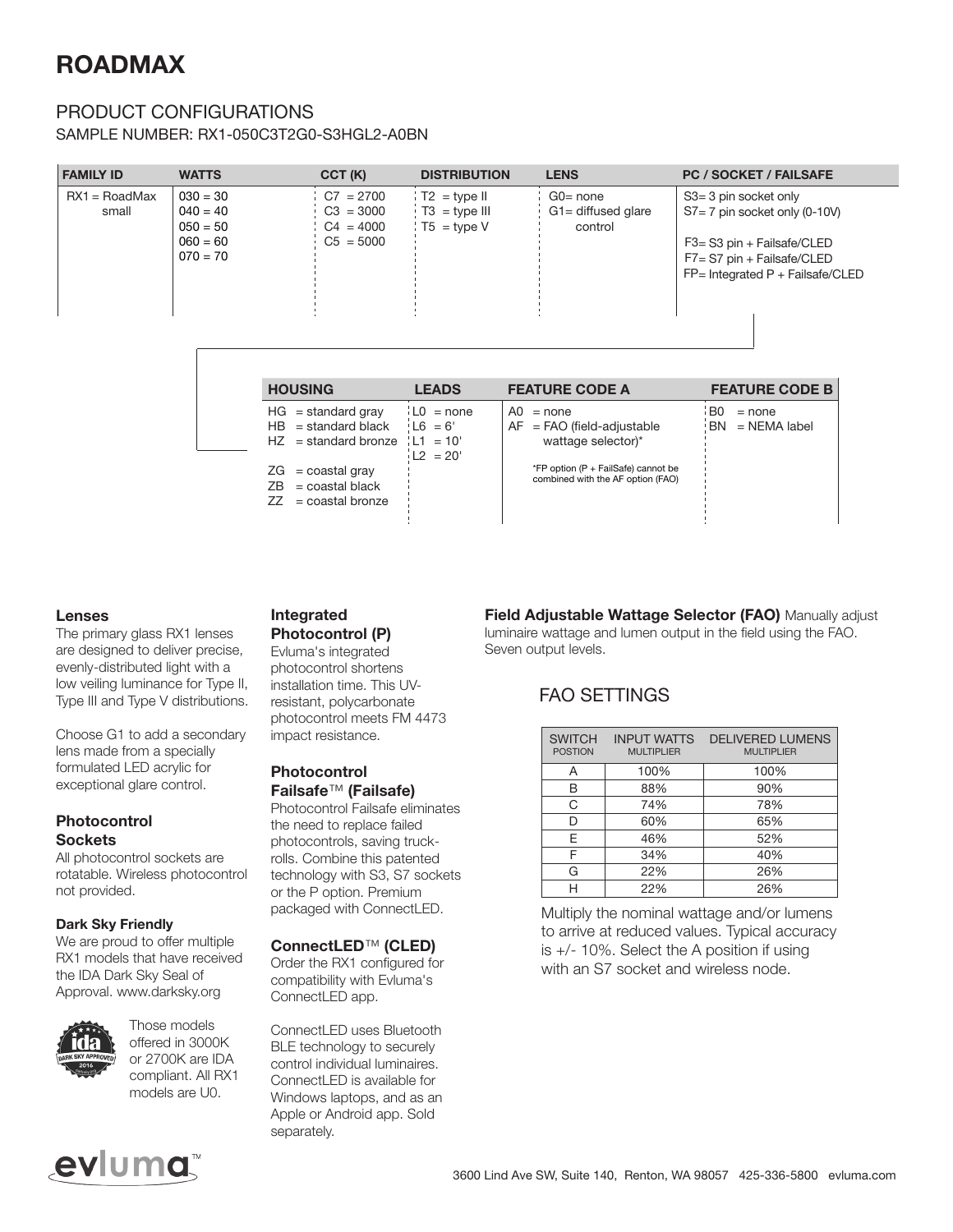19.81 in 50.33 cm



### TECHNICAL SPECS





Electrical Data 120-277 VAC 60 Hz. THD <20% 120-277 VAC PF >90% 120-277 VAC Driver Lifetime >100,000 hrs -40°C Min / 50°C Max Temp

ME1

#### Certification Data

UL 1598. MET Labs IP66. IEC 60598-1 ASTM D2247-68 EPA under 0.5 sq ft

C136.31-2018 Level2/3G Vibration

ANSI C136.2-2018 20kV/10kA Surge

Shipping Single unit Weight = 8lbs

LTL pallet qty 42 FTL pallet qty 30 FTL qty 840

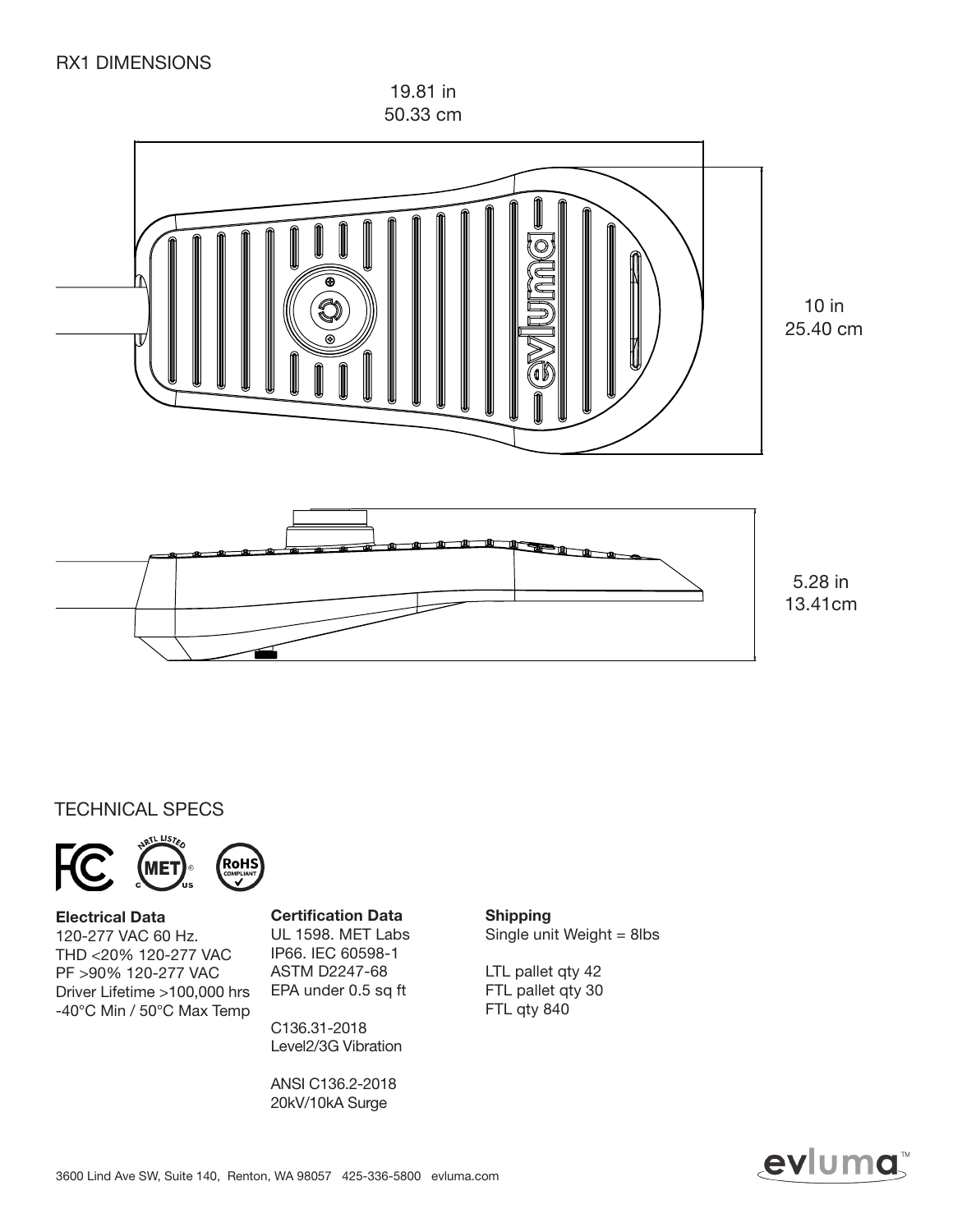### LENS ACCESSORIES

### SECONDARY LENS FOR GLARE CONTROL

Push Veiling Luminance even lower while maintaining competitive pole spacing within RP-8-18 recommendations.

RX1 can be ordered from the factory with a secondary lens installed for additional glare control, or order separately for installation in the field at a later date.

Prioritize glare reduction while maintaining high roadway performance.

The glare control lens is made from a specially formulated optical acrylic for use with LEDs. Coastal version available. To order separately see the catalog number below.

RX-LENSG1

| <b>FAMILY ID</b><br><b>COLOR</b><br><b>STYLE</b>                                                                                                                                                                                  |  |
|-----------------------------------------------------------------------------------------------------------------------------------------------------------------------------------------------------------------------------------|--|
| <b>RX</b><br>HG = standard gray<br>$LENSG1 =$ secondary lens for<br>$HB = standard black$<br>glare control<br>$HZ = standard bronze$<br>$ZG = \text{coastal}$ gray<br>$ZB = \text{coastal black}$<br>$ZZ = \text{coastal bronze}$ |  |

### LIGHT TRESPASS SHIELDS

Reduce light trespass and discomfort glare. Field installable shields can be mounted over primary optic or secondary lens and in any position front, back or sides. Shields maintain No Uplight (U0) rating and add no additional EPS. Coastal version available.

| <b>FAMILY ID STYLE</b> |                                                                                                                    | <b>COLOR</b>                                                                              |
|------------------------|--------------------------------------------------------------------------------------------------------------------|-------------------------------------------------------------------------------------------|
| <b>RX</b>              | LTS1 = house-side shield (large)   $HG = standard grav$<br>LTS2 = front-side shield (small) $ HB$ = standard black | $HZ = standard bronze$                                                                    |
|                        |                                                                                                                    | $ZG = \text{coastal}$ gray<br>$ZB = \text{coastal black}$<br>$ZZ = \text{coastal bronze}$ |



# evluma™